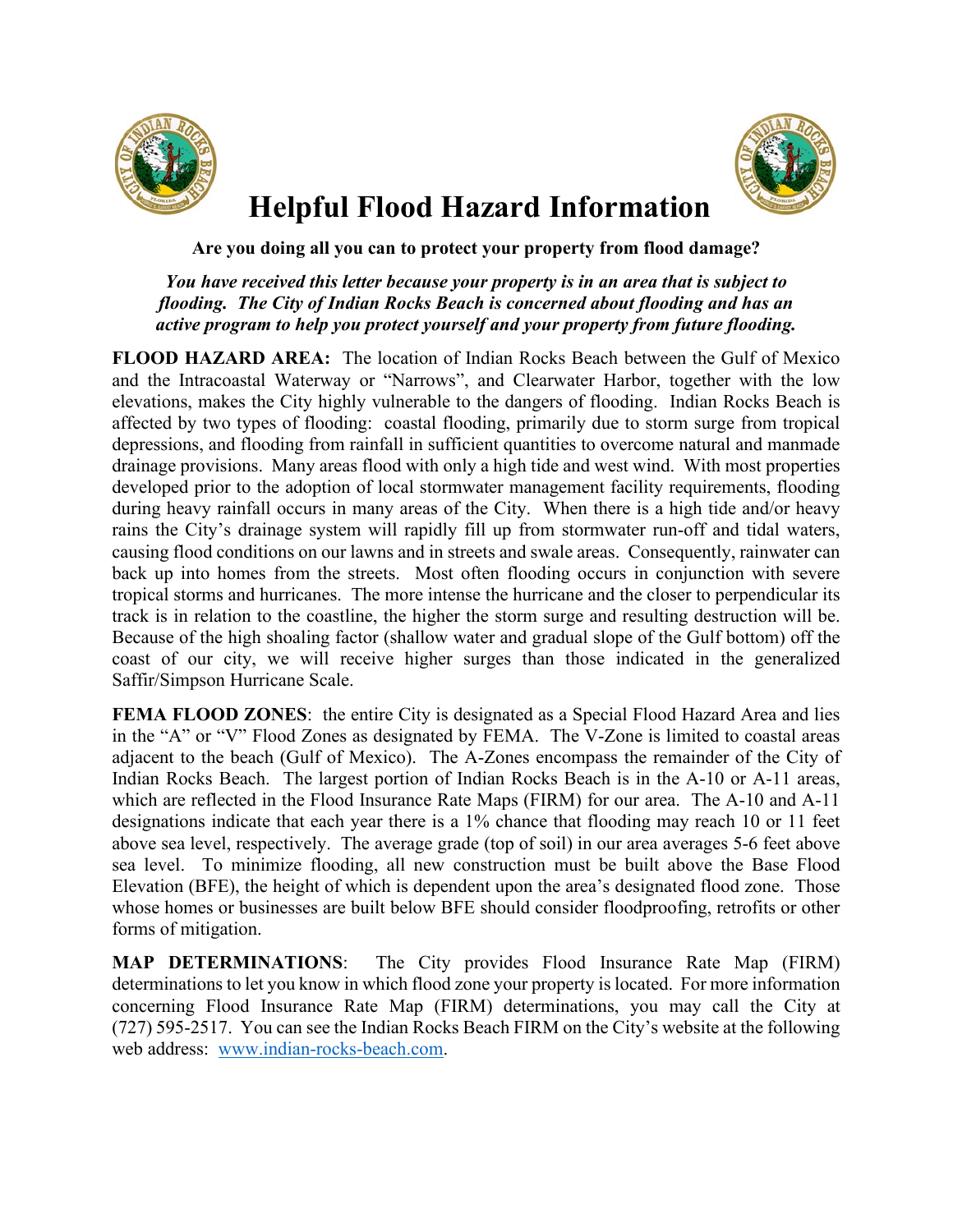**FLOOD WARNING**: Indian Rocks Beach flood warnings will be broadcast by local television and radio as well as the National Weather Service NOAA Weather Radio. Tune into these media for instructions during times of possible flooding. Several media sources are listed below:

- Pinellas County Connection TV (Bright House 622, Knology 18, Verizon 44)
- National Weather Service NOAA Weather Radio
- Government access channel 615 on cable
- Channel 35 on the UHF band
- NBC, ABC, CBS
- The Weather Channel
- Local radio station 100.7 WMTX-FM
- Local radio station 940 WEOC-AM

You should keep a battery-operated weather alert radio, with plenty of back-up batteries available in case of a power outage. Sign up for emergency notification through cell phone text message by calling 1-888-689-8905 or for email emergency alerts by visiting the Pinellas County website at [www.pinellascounty.org/emergency.](http://www.pinellascounty.org/emergency)

**EVACUATION INFORMATION**: **The entire City of Indian Rocks Beach is located in a flood zone and in an Evacuation Level A Zone, which is the first level ordered to evacuate**. Arrangements can be made through the Pinellas County Emergency Management Department to aid people who need help evacuating. Because the Tampa Bay Region could require as long as 26 hours to evacuate, be prepared ahead of time. Before evacuation, valuables and building contents should be secured at the highest levels possible. Have an evacuation essentials bag packed and ready ahead of time. Evacuation routes and shelter information can be viewed on the Pinellas County Emergency Management website at [www.pinellascounty.org/emergency.](http://www.pinellascounty.org/emergency) The website also includes information for citizens with special needs. Evacuation and shelter information is also included in the "General Information" section of the Yellow Pages telephone directory.

**FLOOD SAFETY:** Being aware of what steps to take to minimize your loss prior to a flood is the first step to your safety:

- 1. Tune in to local radio and television station or NOAA Weather Radio for flood warnings and evacuation information.
- 2. Heed warnings from officials. Evacuate the flood hazard area in times of pending flood or when advised to do so by the Sheriff's office, fire department or other governmental official.
- 3. Have an evacuation and shelter route planned before an evacuation order is issued.
- 4. Have a small bag with essentials prepared ahead of time for evacuation.
- 5. Turn off utility services. Turn off electrical circuits at the fuse panel or disconnect switch. If this is not possible, disconnect all electrical appliances. Shut off the water service and gas valves in your home. Only use a flashlight to inspect damage. Do not smoke or use matches, flames, lanterns, or candles unless you know the gas has been shut off and the area has been well ventilated.
- 6. Be cautious at night, being aware of the danger of downed power lines and electrical wires.
- 7. Have battery-operated flashlights and weather alert radios in working condition and have extra batteries available.
- 8. Do not drive through a flooded area. More people drown in their cars than anywhere else.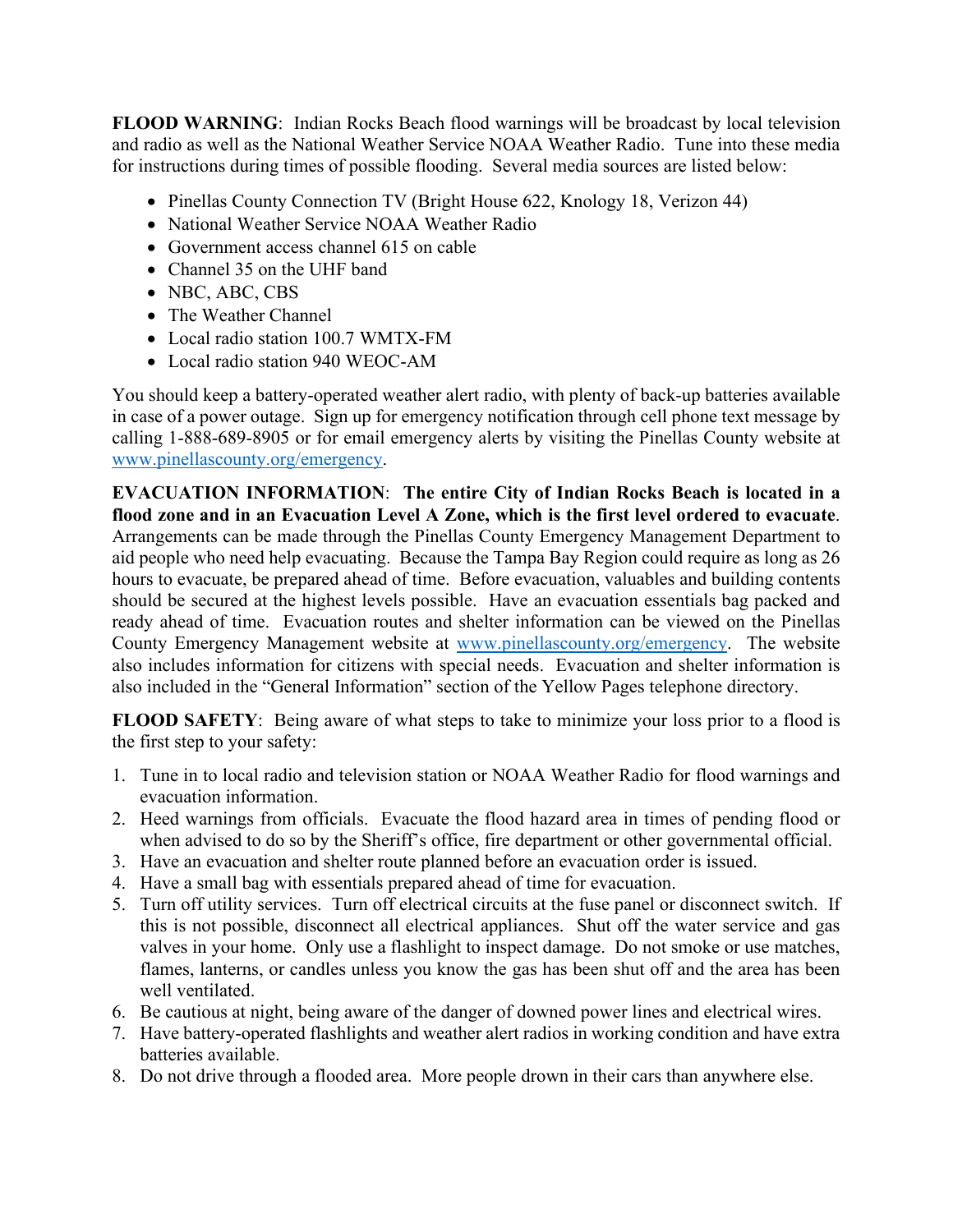- 9. Do not walk into flooded areas where water depth is unknown. Do not attempt to cross flowing flood waters where the water is above your knees. Currents can be deceptive; six inches of moving water can knock you off your feet. If you must walk through flood waters, use a pole or stick to test the depth of the water, always being aware of the danger of downed power lines and electrical wires.
- 10. Keep children away from flood water, ditches, culverts and storm drains. Currents can be very strong and flood waters can contain contaminants hazardous to humans.
- 11. Use caution walking inside a flooded structure. During and after a flood, the ground and floors are covered with debris such as broken glass or nails. Mud, silt or sand can be very slippery. Animals, such as rodents, insects and snakes may be present. Use a pole or stick to poke or overturn things to scare away small animals.

Handouts are available at City Hall with more details about flood safety and evacuation procedures. Flood-related documents are also available at the Indian Rocks Beach Library, 1507 Bay Palm Boulevard.

**FLOOD INSURANCE:** Homeowner's and renter's insurance policies do NOT cover losses caused by flooding. However, because Indian Rocks Beach participates in the National Flood Insurance Program, you can purchase a separate flood insurance policy. This insurance is backed by the Federal government and, with few exceptions, is available to everyone, even properties that have been flooded. Because Indian Rocks Beach participates in the Community Rating System, you will receive a reduction in the insurance premium.

Just a few inches of water from a flood can cause tens of thousands of dollars in damage. Over the past 10 years, the average flood claim has amounted to over \$33,000. Flood insurance is the best way to protect you from devasting financial loss. Flood insurance is available to homeowners, renters, condo owners/renters, and commercial owners/renters. Costs vary depending on how much insurance is purchased, what it covers, and the property's flood risk.

Some property owners have purchased flood insurance because it was required by the bank when the obtained a mortgage or home improvement loan. Usually these policies just cover the building's structure and not the contents. Contents coverage is optional. Flood insurance can be purchased to cover flood damage to the building's structure, such as the walls, floors, insulation and other items permanently attached to the structure. You can purchase additional coverage that insures most of your personal property and belongings.

Don't wait for the next flood warning to buy flood insurance protection. I**n most cases, there is a 30-day waiting period after purchase of a flood insurance policy before coverage goes into effect.** Call your insurance agent today so that you will be fully prepared for future events.

**PROPERTY PROTECTION:** As a homeowner in Indian Rocks Beach, you need clear information about the options that are available to reduce flood damage to your home and straightforward guidance on selecting the option that is best for you. First, you need to know what damage-reduction methods are available, how much they cost, and whether they meet your needs. All of these questions are answered by FEMA publication #312, *Homeowner's Guide to Retrofitting: Six Ways to Protect Your House from Flooding*, available on FEMA'[s website.](https://www.fema.gov/sites/default/files/2020-07/fema_l235_brochure_homeowners_guide_retrofitting.pdf) There are other documents at the Indian Rocks Beach Library that can help you learn how to protect your property from damage by flooding. Note that some flood protection measures may need a building permit and others may not be safe for your type of building. The City can help property owners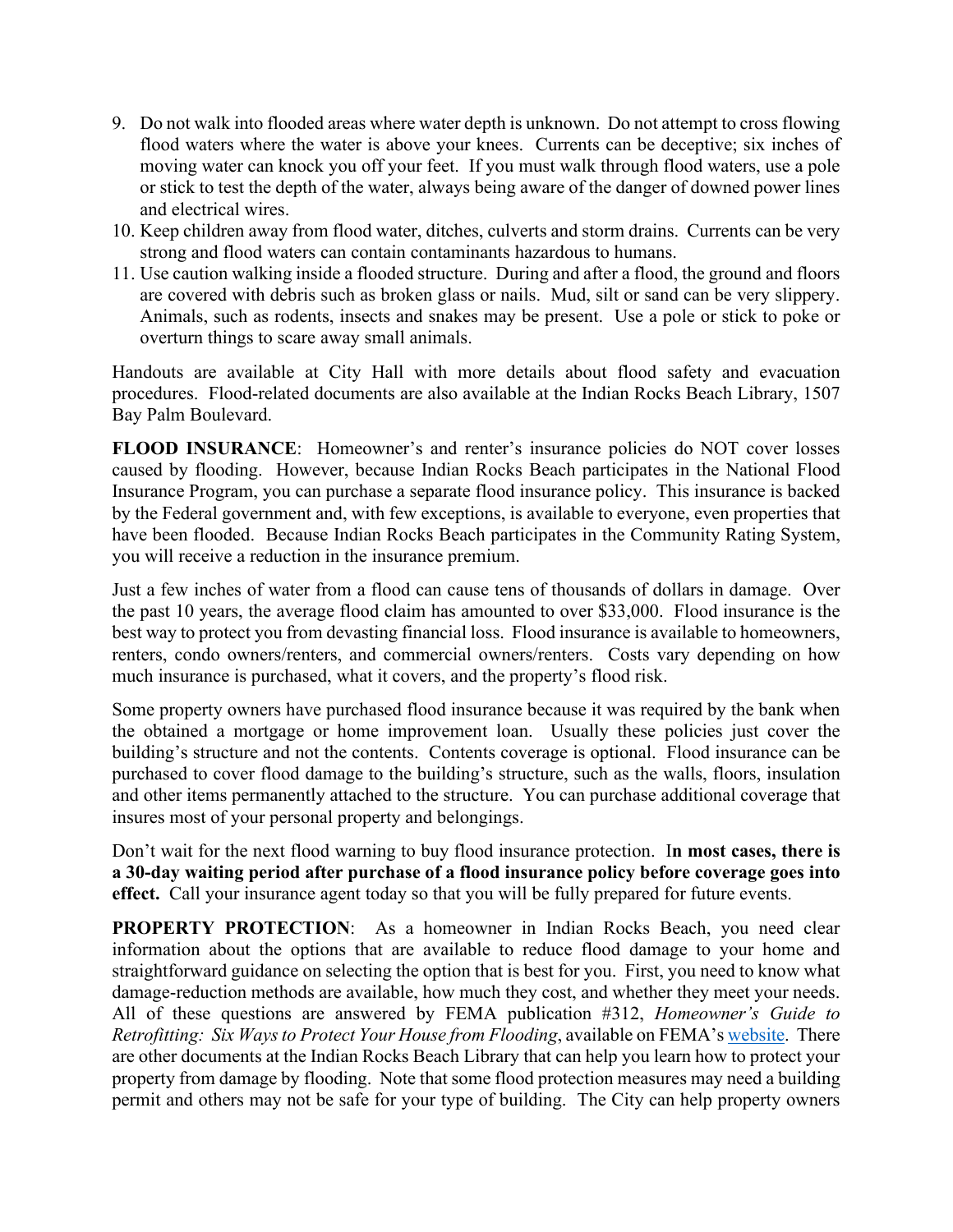to understand the appropriate retrofitting technique for each situation, including elevating a building above flood levels, floodwalls, dry floodproofing, wet floodproofing, and sewer backup protection.

To reduce property damage caused by flooding, you may consider the following: If your lot is large enough, consider re-grading it so that water will drain away from the foundation wall, or consider building a small floodwall. The floodwall can prevent water from entering through low openings in walls, such as dryer vents and doors. You can also place watertight closures over the doorways. However, these measures only protect if flooding is not particularly deep. You may also consider elevating your home. Common ways to structurally protect commercial property include floodproofing, installing floodgates and making walls waterproof.

To reduce damage from flooding, please consider such emergency measures as moving furniture ad sandbagging. During hurricane season, take measures that protect against high winds, such as installing storm shutters and reinforced garage doors.

The City can provide information about your property regarding flood elevations and the extent of past flooding in your area. The City can provide assistance on how to protect your property from flood drainage problems with on-site visits. These services are free. You can call the City at (727) 595-2517.

**MITIGATION OF REPETITIVE LOSS PROPERTIES**: Mitigation of the flood risk to properties that flood repetitively will reduce the overall costs of flood insurance claims to the NFIP as well as to individual homeowners. Accordingly, Congress has created a variety of funding sources to help property owners reduce their exposure to flood damage. FEMA provides flood mitigation assistance funds to assist states, communities and individual residents to implement measures to reduce or eliminate the long-term risk of flood damage. Visit FEMA's [website](https://www.fema.gov/grants) for information about these grant programs. One example of a FEMA grant is the Repetitive Flood Claims (RFC) grant. RFC provides funds on an annual basis to reduce the risk of flood damage to individual properties insured under the NFIP that have had one or more claim payments for flood damages. The City of Indian Rocks Beach can provide additional information on financial assistance.

**PERMITS:** All development (new construction, repair/replacement work, additions, fences, etc.) in Indian Rocks Beach requires a permit from Pinellas County and/or the City. Through this process, the City ensures development is taking place according to flood regulations. Regulations include required elevations of floors, floodproofing of certain construction, limitations on placement of fill and prohibitions of certain substantial improvements, additions or reconstructions. If you observe any non-permitted work, or if you need additional information, please contact the City at (727) 595-2517.

**SUBSTANTIAL IMPROVEMENT REQUIREMENTS**: A *substantial improvement* to a structure is any construction, addition, alteration, repair, reconstruction or other improvement of a building in which the cost of the improvement equals or exceeds 50% of the market value of the building before the start of construction. Substantial improvements must meet the same construction requirements as a new building. In like manner, substantially damaged structures must be brought up to the same standards as a new building.